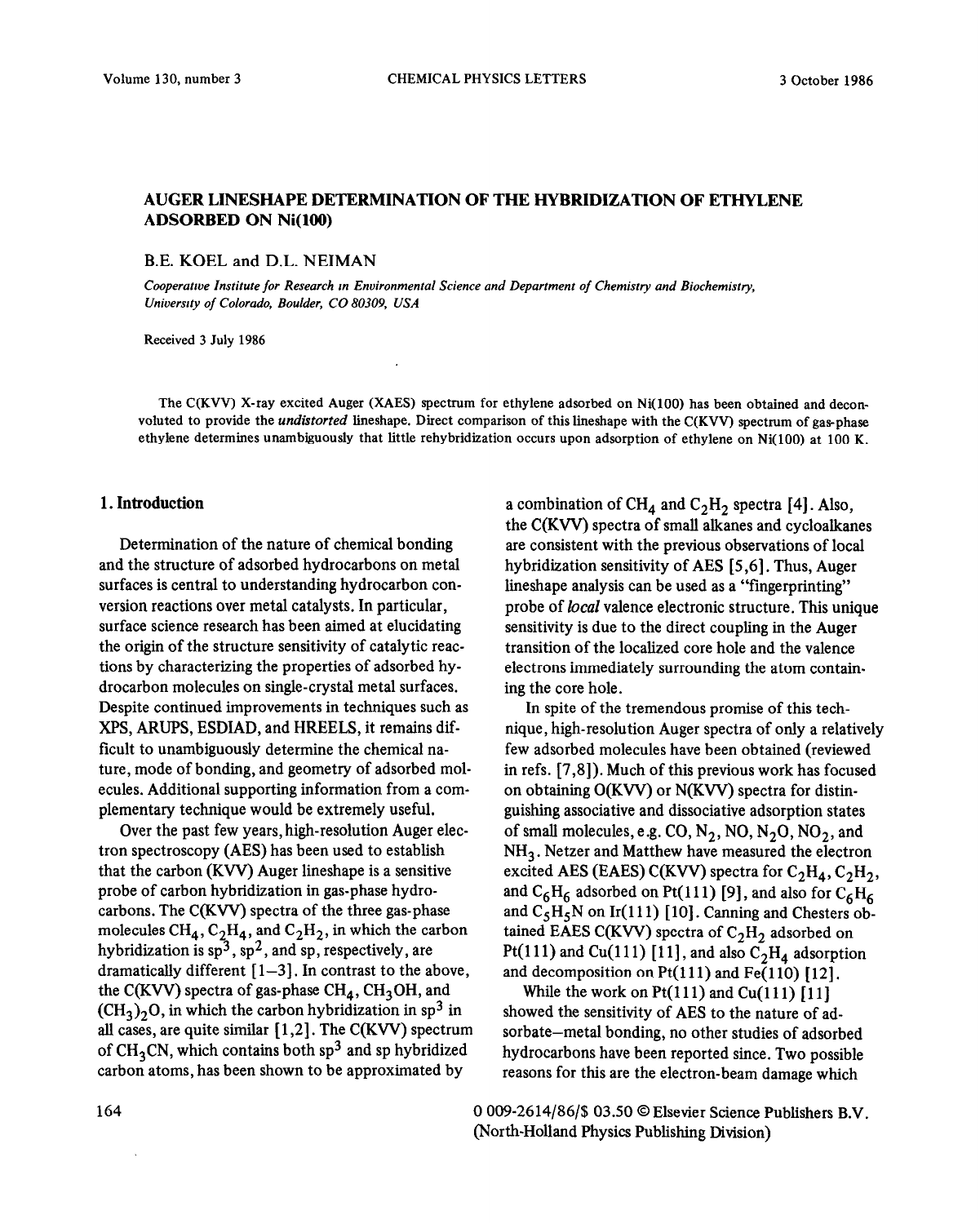often occurs in EAES (varying enormously with the adsorbate and metal surface), and the relatively poor X-ray excited AES (XAES) sensitivity, due to the small  $C(1s)$  photoionization cross section and the small X-ray flux from typical X-ray line sources.

In the present paper, we extend high-resolution AES studies of adsorbed hydrocarbons to ethylene adsorbed on Ni( 100) at 100 K. The significant aspects of this work are the use of X-ray excitation to avoid the rapid beam damage caused by electron bombardment and the accurate removal of extrinsic contributions to the spectra from background and energy loss processes. The temperature dependence of the Auger spectra for this system will be published elsewhere [ 131. Both of these papers demonstrate dramatically the utility of the AES lineshape as a fingerprint probe to determine the hybridization of chemisorbed hydrocarbon molecules.

The Auger electron kinetic energy KE can be written as

$$
KE = I_c - I_k - I_j - U_{eff}(j, k, s),
$$
 (1)

where  $I_c$  is the core level binding energy,  $I_i$  and  $I_k$  are the valence level binding energies, and  $U_{\text{eff}}$  is a spin-sdependent final state interaction term which includes [14] the Coulomb interaction between holes in levels  $j$  and  $k$  and a static relaxation term. Rearrangement of eq.  $(1)$  to give

$$
KE - I_c = -I_f - I_k - U_{eff}
$$
 (2)

places the Auger spectrum on a two-hole binding energy scale and allows for an experimental evaluation of  $U_{\text{eff}}$ . Using this binding energy scale,  $U_{\text{eff}}$  is empirically determined as the energy shift needed to align the measured Auger transition energies with energies calculated for the various two-hole final states using the measured valence level binding energies. These final states are derived using possible combinations of the valence levels. Consistent with our previous observations of CO adsorbed on Ni $(100)$  [15], the C(KVV) spectrum of adsorbed ethylene is shifted to higher kinetic energy than the gas phase, due to near elimination of Coulombic repulsion between the two final-state holes, and shows a new high-energy peak due to transitions involving metal-adsorbate bonding valence orbitals.

## 2. Experimental

A description of the experimental technique has been given in detail previously [15,16]. Briefly, the Ni(100) crystal was cleaned by heating in  $1 \times 10^{-5}$ Torr of  $O_2$  for 100 s at 1200 K, followed by reduction in  $1 \times 10^{-5}$  Torr of H<sub>2</sub> for 5 min at 1200 K. Cleanliness was judged by AES. Ethylene (CP, minimum purity 99.5%, Union Carbide Corp., Linde Div.) was passed through a dry ice/acetone trap and dosed to the crystal by a stainless steel multichannel array doser. The crystal temperature for exposure and analysis was 100 K, and saturation ethylene exposures of 40 L (1 L  $\equiv$  10<sup>-6</sup> Torr s) were used. A condensed multilayer of  $C_2H_d$ cannot be formed under these conditions.

The XAES spectra were taken with a cylindrical mirror analyzer (CMA) operated at 100 eV pass energy (resolution  $\Delta E = 1.6$  eV) with angle-integrated detection averaging  $50^{\circ}$  (range  $10^{\circ}$  to  $70^{\circ}$ ) from the surface normal. Spectra were obtained in about 30 mm by pulse counting and signal averaging using a multichannel analyzer. The excitation source was an Al K $\alpha$  X-ray source operated at 600 W with the  $0.2 \mu m$  Al window removed to allow all available Bremsstrahlung radiation to escape.

Distortions of the true Auger lineshape occur in the measured XAES spectrum of adsorbed molecules and these must be removed following data collection to allow direct comparison with gas-phase spectra or theory. The following procedure was used: (1) removal of large secondary-electron background using a functional form of the background suggested by Sickafus [ 171; (2) subtraction of a scaled, clean  $Ni(100)$  spectrum to remove "ghost" photoelectron peaks in the C(KVV) region due to C  $K\alpha$  radiation from the X-ray source (similar in origin to the O K $\alpha$  artifacts reported previously [18]); (3) deconvolution of the background-subtracted spectrum with a total-instrumental and loss broadening function, as measured by an electron backscatter spectrum at an incident energy  $E_p = 290$  eV KE (near the Auger electron energy), using an iterative technique suggested by van Cittert [19] and developed by Madden and Houston [20] ; and (4) correction for the  $(KE)^{-1}$  dependence of the CMA sensitivity. Comments on the deconvolution procedure and the instrumental and loss broadening function are discussed elsewhere [13,21].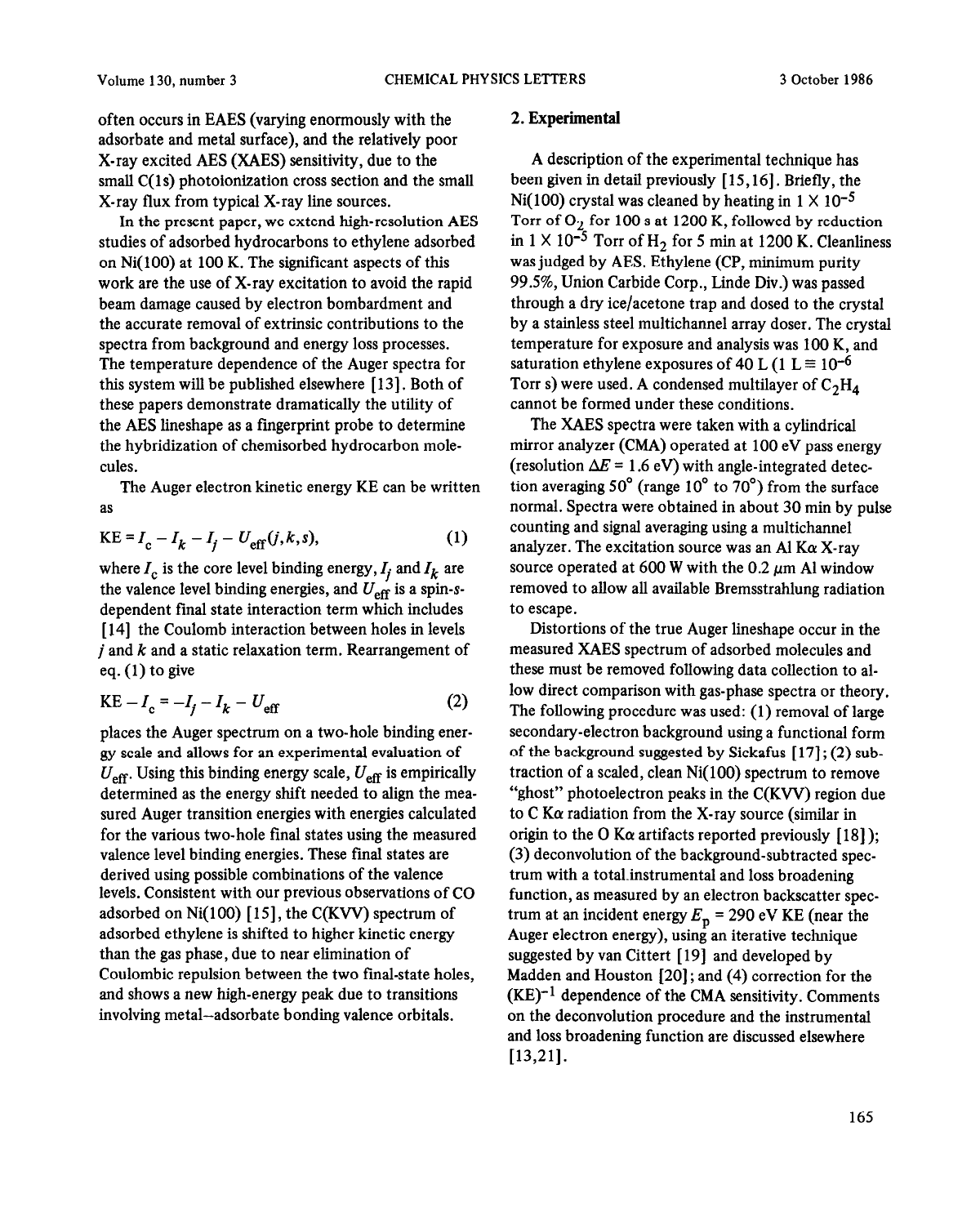#### 3. Results and discussion

In fig. 1 we reproduce results of Rye et al.  $[1,2]$ comparing the electron-excited C(KW) spectra of gasphase CH<sub>4</sub>, C<sub>2</sub>H<sub>4</sub>, and C<sub>2</sub>H<sub>2</sub> [1]. The carbon Auger spectra for these three molecules have been placed on a common two-hole binding energy scale referenced to the vacuum level by subtracting in each case the  $C(1s)$ binding energy from the experimental Auger kinetic energy. The C(KVV) lineshape shows dramatic differences consistent with the large changes in the local electronic structure about the carbon atoms as the hybridization varies from one molecule to another. The methane lineshape shows a single large peak with three smaller peaks at lower kinetic energy, the ethylene



Fig. 1. Gas-phase electron-excited C(KVV) spectra of CH<sub>4</sub>,  $C_2H_4$  and  $C_2H_2$ , showing the sensitivity of C(KVV) lineshapes to carbon hybridization [ 1,2]. The spectra are placed on a twohole binding energy scale (described in the text) that is referenced to  $E_{\text{vac}}$  for purposes of direct comparison to adsorbate spectra.

structure has six peaks of similar intensity, while the acetylene lineshape contains three major peaks. These spectra are unique for the hybridization of the carbon atoms in free molecules. Since no extrinsic electron energy loss processes distort these low-pressure gas spectra, they can serve directly as fingerprints to identify the hybridization of carbon atoms in adsorbed hydrocarbon molecules.

Another spectrum that provides a useful fingerprint for interpreting adsorbed-hydrocarbon spectra is that of gas-phase  $C_2H_6$  [5]. While the large central peak is broader than for  $CH_{4(g)}$ , the spectrum is clearly distinguishable from that for  $C_2H_{4(g)}$ . The ethane lineshape shows a much narrower central feature than for ethylene, and the large peak in the ethylene spectrum with the highest kinetic energy (lowest two-hole binding energy) is absent in the ethane spectrum.

Theoretical calculations of the gas-phase  $C_2H_4$  KVV spectra have been made [22,23] and the high-kineticenergy peak in the  $C_2H_{4(g)}$  spectrum has been assigned to  $(\pi_{\text{CC}})^{-2}$ ,  $(\pi_{\text{CC}})^{-1}(\pi_{\text{CH}_2}^{\prime})^{-1}$ , and  $(\pi_{\text{CH}_2}^{\prime})^{-2}$  final states [23]. While the other peaks are due to accidental superpositions of many final states with  $\sigma$  and/or  $\pi$  holes, this peak is distinct for involving only the highest lying  $\pi$  orbitals. Thus, while all of the peaks in the lineshape contribute to the observed carbon hybridization sensitivity, this high-kinetic-energy peak should be extremely sensitive to the chemical environment.

The *undistorted* C(KVV) lineshape we have obtained for a saturation coverage of adsorbed ethylene on  $Ni(100)$  at 100 K is shown in fig. 2. The lineshape was obtained from the directly recorded X-ray excited C(KW) spectrum after correcting for the secondaryelectron background and the effect of extrinsic loss processes and instrumental broadening by loss deconvolution. The directly recorded spectrum and details of the deconvolution are presented elsewhere [ 131. The adsorbed ethylene lineshape is also placed on a twohole binding energy scale referenced to the vacuum level, with careful consideration of energy level references. The  $C(1s)$  binding energy (BE) of 283.8 eV for this surface was determined in previous studies [16], referenced to  $E_F = 0.0$  eV BE and Ni $(2p_{3/2}) = 852.2$  eV BE. The vacuum level for a saturation coverage of adsorbed ethylene was determined using the sample work function  $\phi_{\text{sat, C-H}_{4}/\text{Ni}(100)} = 4.40 \text{ eV}$  [16].

Fig. 2 also shows a direct comparison of the deconvoluted adsorbed- $C_2H_4$  lineshape that we have obtained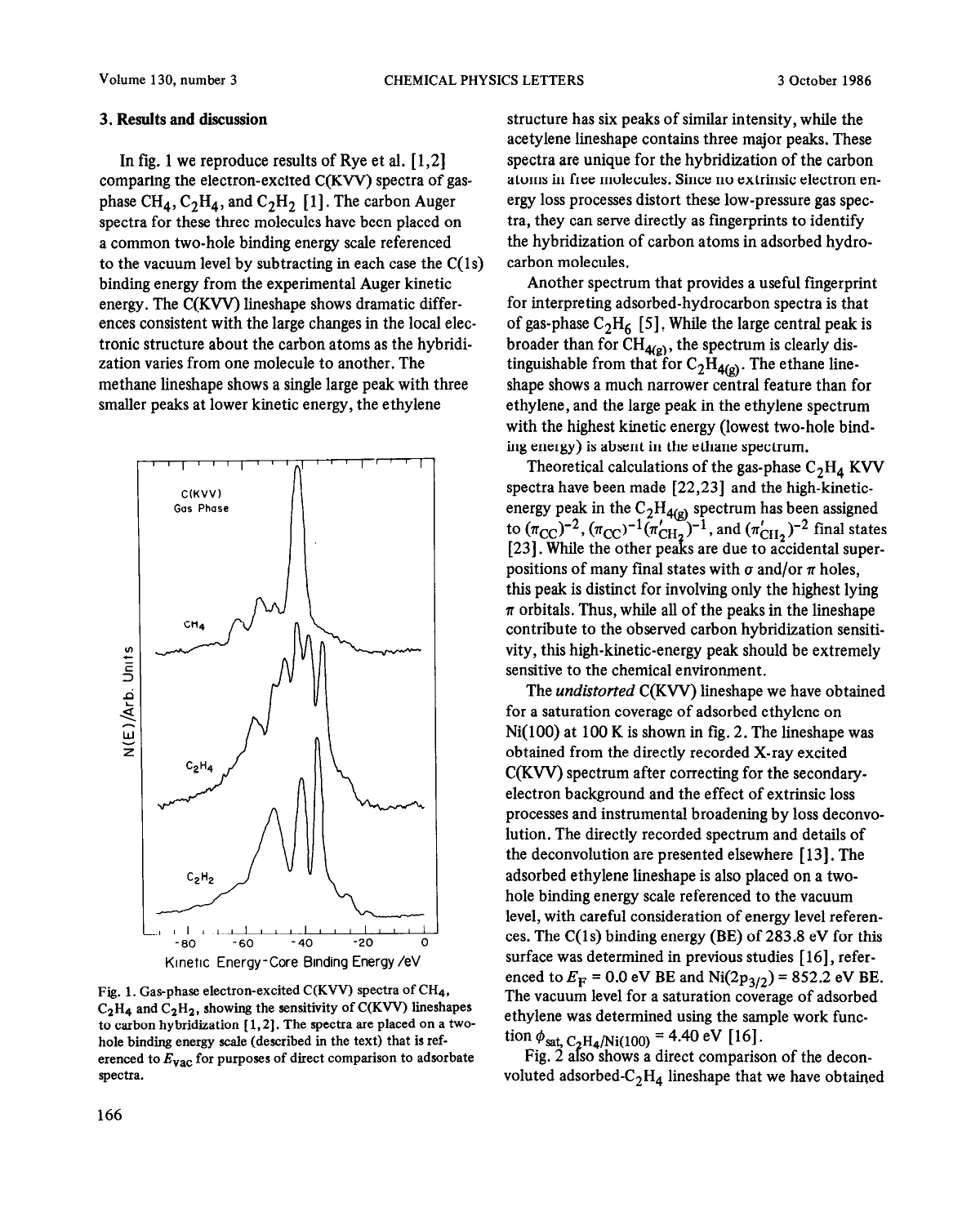

Fig. 2. X-ray excited C(KVV) lineshape for  $C_2H_4$  adsorbed on Ni(100) at 100 K after correction for the secondary-electron background and the effects of extrinsic loss processes and instrumental broadening by loss deconvolution. The smooth curve is the  $C_2H_{4(g)}$  lineshape from fig. 1 which has been arbitrarily shifted in energy to produce the best fit. The excellent correspondence between the two curves indicates that little rehybridization occurs upon adsorption of  $C_2H_4$ .

with the  $C_2H_{4(g)}$  spectrum (smooth curve) from fig. 1 obtained by Rye et al.  $[1,2]$ . The gas-phase spectrum has been shifted arbitrarily to  $\approx$  12 eV higher kinetic energy to best fit the adsorbed- $C_2H_4$  lineshape. It is immediately clear that the  $\pi$ -bonded ethylene fingerprint of  $sp^2$  hybridized carbon atoms seen in the gas phase is still present in the adsorbed state, clearly indicating that little rehybridization of ethylene occurs upon adsorption. All of the major features of the gasphase spectrum are carried over to the adsorbate lineshape, i.e. the relative intensity and relative energy spacing of all six major peaks in the gas-phase spectrum are remarkably well reproduced in the adsorbate lineshape, including the peak assigned to the  $\pi^{-2}$ -like final states. With the exception of a new peak in the lowest two-hole binding energy region (about  $-18$  eV) which will be discussed next, many of the small differences can be explained by the solid-state broadening due to phonon effects that occurs for adsorbed  $C_2H_4$ , similar to that seen for condensed molecular solids [ 1,2],

and possibly by a small inaccuracy in the loss deconvolution of the adsorbed  $C_2H_4$  spectrum. It appears that the low-kinetic-energy wing of the adsorbate lineshape may be just slightly too low in intensity due to excessive removal of extrinsic loss contributions which are the largest in this area of the spectrum. However, this region has been shown [23] to be dominated by correlation effects so that the observed differences in the lineshapes may reflect subtle differences in the local electronic structure or the "many-body" effects that accompany the Auger transitions.

In this fingerprint approach, it is important to note that angular effects in Auger emission intensity for chemisorbed ethylene may complicate the direct comparison of the chemisorbed lineshape to gas-phase spectra. Large angular effects have been observed in XPS by Egelhoff 1241, and in AES by Umbach [25]. However, the use of the CMA, which gives angle-integrated detection over a wide range of angles for our experimental geometry, apparently averages out these effects. This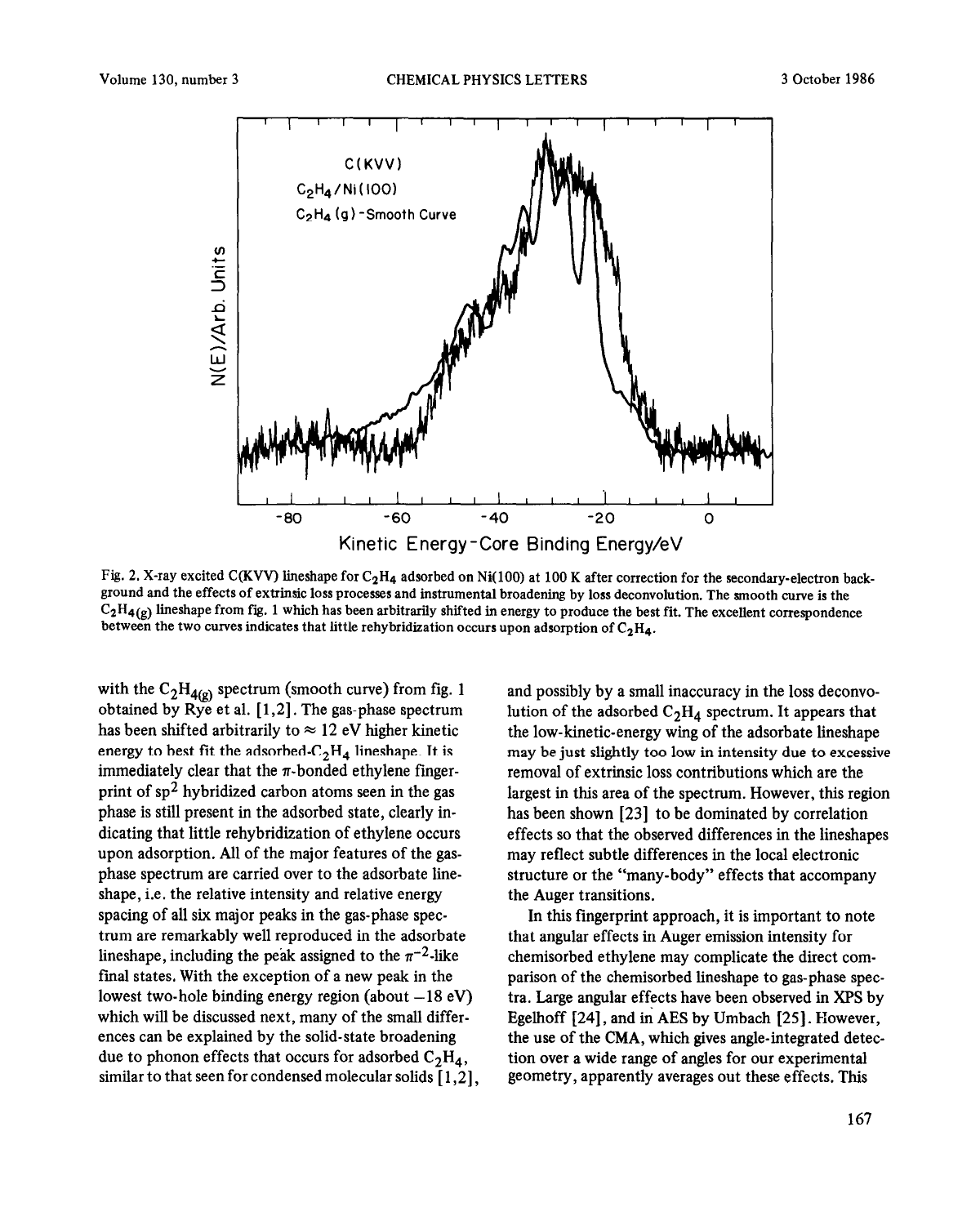is indicated by the quality of the fit of the spectra shown in fig. 2.

We should also note that two general features of our adsorbate spectrum are consistent with all previous Auger studies of chemisorbed species, namely the large shift of the spectrum to higher kinetic energies and the appearance of a new high-kinetic-energy peak when compared to gas-phase spectra. The observation that the gas-phase spectrum must be shifted to higher kinetic energy by  $\approx 12$  eV in order to line up with the adsorbate spectrum has to do with the value of  $U_{\text{eff}}$ for transitions in the two spectra. In the gas phase,  $U_{\text{eff}}$ for two valence level holes in typical small molecules is about 15 eV [7]. In an adsorbed molecule, the lifetime of the initial core-hole state allows virtually complete screening of this hole by charge transfer from the metal [26]. The decay of this fully screened core-hole state has been proposed to occur by two major mechanisms: (1) Auger-like de-excitation forming a two-hole, one-electron final state, where the screening electron is a spectator to a normal Auger transition and effectively "cancels" one hole in the final state  $[15]$ , and  $(2)$  autoionization-like de-excitation forming a single-hole final state, where the screening electron is ejected in the Auger process [27]. In either case,  $U_{\text{eff}}$  is predicted to be about zero for Auger spectra of adsorbates and accounts for the large shift in kinetic energy for the spectra. The new peak which appears at a higher kinetic energy than any Auger final state predicted from shifted gas-phase molecular orbitals can be attributed to Auger decay involving new nickel-ethylene  $\pi$ -bonding orbitals formed upon adsorption. This peak is similar in origin to the high-kinetic-energy peak observed for adsorbed CO [ 151 due to transitions involving the  $2\pi$ -bonding orbital, and a similar interpretation has been applied to other metal-ligand systems [28].

Our results demonstrate unambiguously that ethylene adsorbs molecularly on Ni(lOO) at 100 K with little rehybridization of the carbon atoms to form a  $\pi$ -bonded surface species. The Auger lineshape for chemisorbed  $C_2H_d$  shown in fig. 2 is also similar to the EAES spectrum obtained by Canning and Chesters [11] for  $C_2H_4$  adsorbed on Cu(111). Copper and silver surfaces have been shown by a variety of techniques to form only weakly bonded  $\pi$ -complexes. A detailed comparison of the two lineshapes is difficult since the spectra in ref. [11] were obtained at lower resolution and sensitivity, and since no loss deconvolu-

168

tion was performed in their study.

Importantly, our results are in agreement with, and give general supporting evidence for, a recent vibrational study of this system using HREEIS [29]. Zaera and Hall [29] have also concluded that ethylene adsorbs molecularly on Ni( 100) at temperatures below 150 K, with very little rehybridization in a  $\pi$ -bonded state. They observe a very weak C-C stretch peak at 1570-1580 cm-l, shifted less than 50 cm-l from the gas phase value of  $1623 \text{ cm}^{-1}$ . Stuve and Madix [30] have defined a  $\pi\sigma$  parameter calculated from vibrational spectra as an indication of the extent of  $C_2H_4$  rehybridization upon adsorption. This parameter ranges from zero for gas-phase ethylene  $(sp^2)$  to unity for  $C_2H_4Br_2(sp^3)$ . Using their formula the data of Zaera and Hall give a  $\pi\sigma$  value of 0.09, consistent with our interpretation.

Our conclusion is also consistent with previous theoretical calculations [3 l] and UPS studies on Ni( 100). The He1 and He11 photoemission spectra of  $C_2H_4$  adsorbed on Ni(100) at 100 K show a peak at 4.7 eV BE assigned to a shifted  $C_2H_4 \pi$ -level [16], in agreement with the previous results of Horn et al. [32], who made angle-resolved He1 photoemission studies.

One question that still remains regards the geometrical configuration of the adsorbed ethylene, for example a twist about the C-C bond axis. It is difficult to reach a definite conclusion based on the ARUPS or HREELS data. Perhaps theoretical calculations and comparisons to the Auger lineshape presented herein would provide the sensitivity required to determine this information.

Finally, these results further emphasize the structural sensitivity of adsorption and reactivity of unsaturated hydrocarbons on nickel surfaces. It now seems clear the  $C_2H_a$  adsorption on Ni(100) leads to a  $\pi$ -bonded  $C_2H_4$ , while on Ni(111) a di-*o*-bonded  $C_2H_4$  is formed. The different reactivities of these two forms of adsorbed  $C_2H_4$  may explain results that indicate that ethylene and acetylene adsorption at 300 K produces different surface species on Ni(100) [16,32] and the same surface species on  $Ni(111)$  [33,34].

### 4. **Conclusions**

We have obtained the *undistorted* C(KVV) lineshape of adsorbed  $C_2H_4$  on Ni(100) using XAES and loss